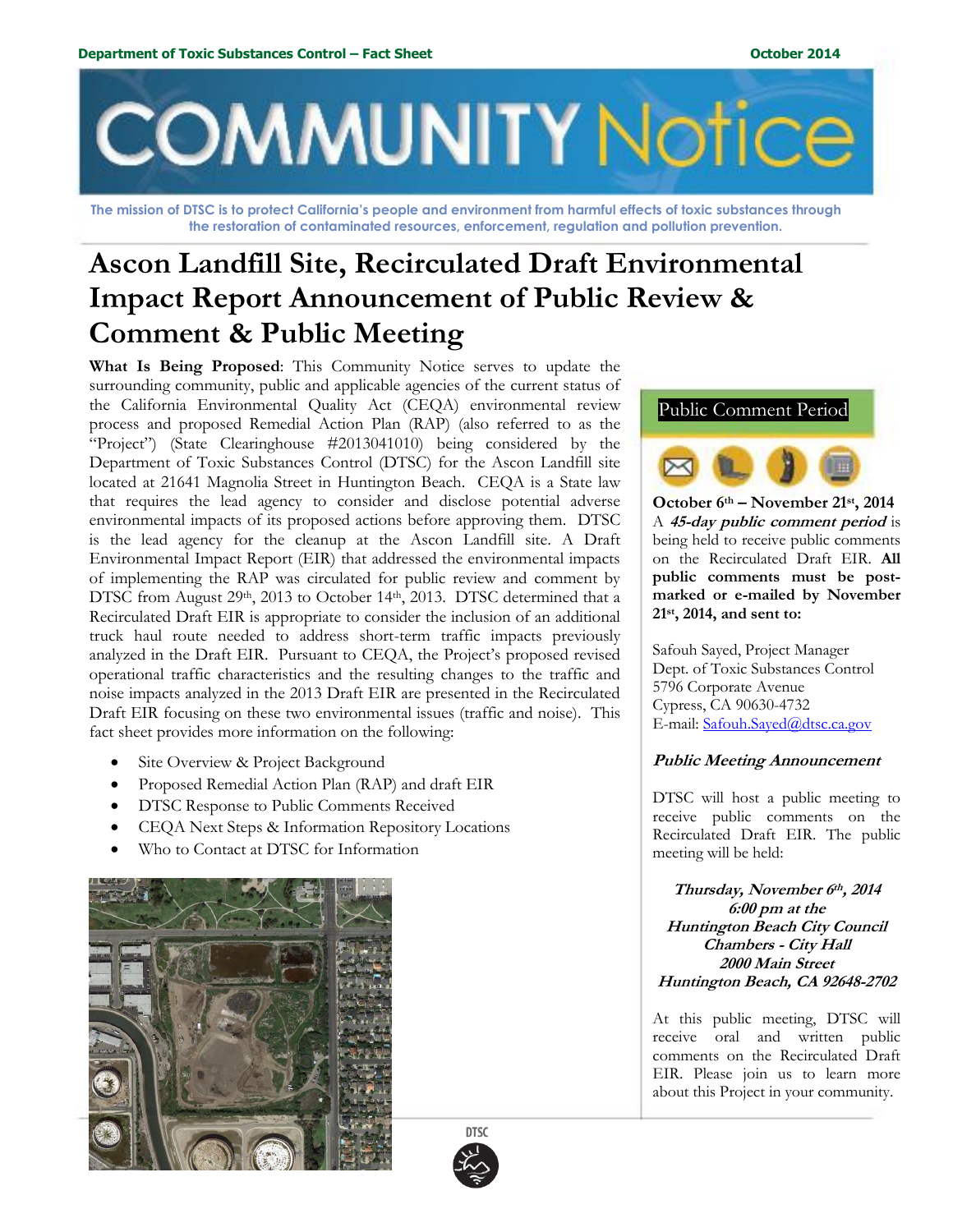#### **Department of Toxic Substances Control**

### **Site Overview**

Ascon Landfill Site (the "Site") was owned by the Garrish Brothers from 1938 to 1950 and by the Steverson Brothers from 1950 to 1984, and was operating as a permitted landfill from 1938 to 1984. In its earliest years, Huntington Beach had not yet developed in the southeast district of the city, and this area was comprised primarily of agricultural and oil production uses. Industrial and oil field wastes were disposed at the landfill from 1938 to 1971. After 1971, construction debris was disposed at the Site until it was closed in 1984.

The Site contains various types of liquid and solid waste in buried pits, surface piles of concrete, rebar and other construction debris, and fenced, open lagoons (ponds).

The Site has undergone several changes of ownership and environmental investigations since 1984. In 2003, DTSC and some of the Ascon Landfill Site Responsible Parties (RPs) entered into a Consent Order with the State of California for the Site's cleanup.

## **Project Background**

Since the Consent Order in 2003, significant work has been conducted at the Site, both to improve current site conditions and prepare for the final cleanup. Activities at the Site have included extensive field investigations, strengthening of perimeter earthen berms, removal of significant volumes of waste materials, Site-wide stormwater controls, groundwater monitoring and improvements to site security.

## **Proposed Remedial Action Plan (RAP) and draft EIR**

Current work now focuses on the public process and environmental evaluation for the final remedy to remediate the Site. DTSC determined that chemicals located in areas of the Site as a result of past operations, are above DTSC's protective standards. Thus, DTSC requires development and implementation of an overall cleanup plan (the RAP) for the entire Site to ensure longterm public safety.

The draft RAP, as recommended by DTSC in the draft EIR, proposes excavation and off-site disposal of up to about 32,000 cubic yards (up to approximately 2,400 oneway truckloads) of landfill materials, consolidation of the remaining materials, and installation of a protective cap to cover landfill materials considered safe to remain encapsulated on-site. Activities also include excavation of Site materials to appropriate depths from the City of Huntington Beach rights-of-way along Hamilton Avenue and Magnolia Street, creation of two storm water detention basins, and installation of an internal perimeter road, and new Site fencing. The protective cap would be graded to create appropriate slopes for storm water runoff and collection, and will be planted with vegetation.

The Project will be conducted under DTSC oversight and a restrictive covenant will be recorded to prevent incompatible future land use. Ultimate future land use is determined through a separate public process with the City of Huntington Beach.

# **DTSC Response to Public Comments Received**

DTSC carefully considered the public comments received on the Draft EIR and Draft RAP during last year's public review period. In consideration of these public comments, and in consultation with various public agencies, DTSC commissioned additional studies related to potential traffic impacts identified in the Draft EIR. The revised traffic analyses resulted in DTSC mandating changes to the proposed truck haul routes and schedule presented in the Draft RAP and analyzed in the Draft EIR.

## **CEQA Next Steps**

In Accordance with CEQA, the Project's proposed revised operational traffic characteristics and the resulting changes to the traffic and noise impacts analyzed in the 2013 Draft EIR will be presented in a "Recirculated Draft EIR" focusing on these two environmental issues (traffic and noise). This Fact Sheet, serving as a "Notice of Availability," is being distributed to the public and applicable public agencies to officially notice the 45-day public comment period. A Final EIR will be prepared which will include DTSC's formal responses to public comments received on the Draft EIR and Recirculated Draft EIR.

## **How You Can Participate – Public Comment Period & Public Meeting**

We want to know what you think of the Recirculated Draft EIR. **The 45-day public comment period of the Recirculated Draft EIR begins October 6 th, and ends November 21st, 2014. All public comments must be postmarked or e-mailed no later than November 21st , 2014, and sent to:**

Safouh Sayed, DTSC Project Manager Department of Toxic Substances Control 5796 Corporate Avenue Cypress, CA 90630-4732 E-mail[: Safouh.Sayed@dtsc.ca.gov](mailto:Safouh.Sayed@dtsc.ca.gov)

DTSC will consider and respond to public comments received during this public comment period. Responses to public comments will be included in the Final EIR to be prepared for the Project.

## **Public Meeting Announcement**

DTSC is also hosting a public meeting to present the Recirculated Draft EIR and receive public comments. **The public meeting is planned for Thursday, November 6 th, 2014, at 6:00 pm, at the Huntington Beach City Council Chambers, City Hall, 2000 Main Street, Huntington Beach, CA 92648-2702.**

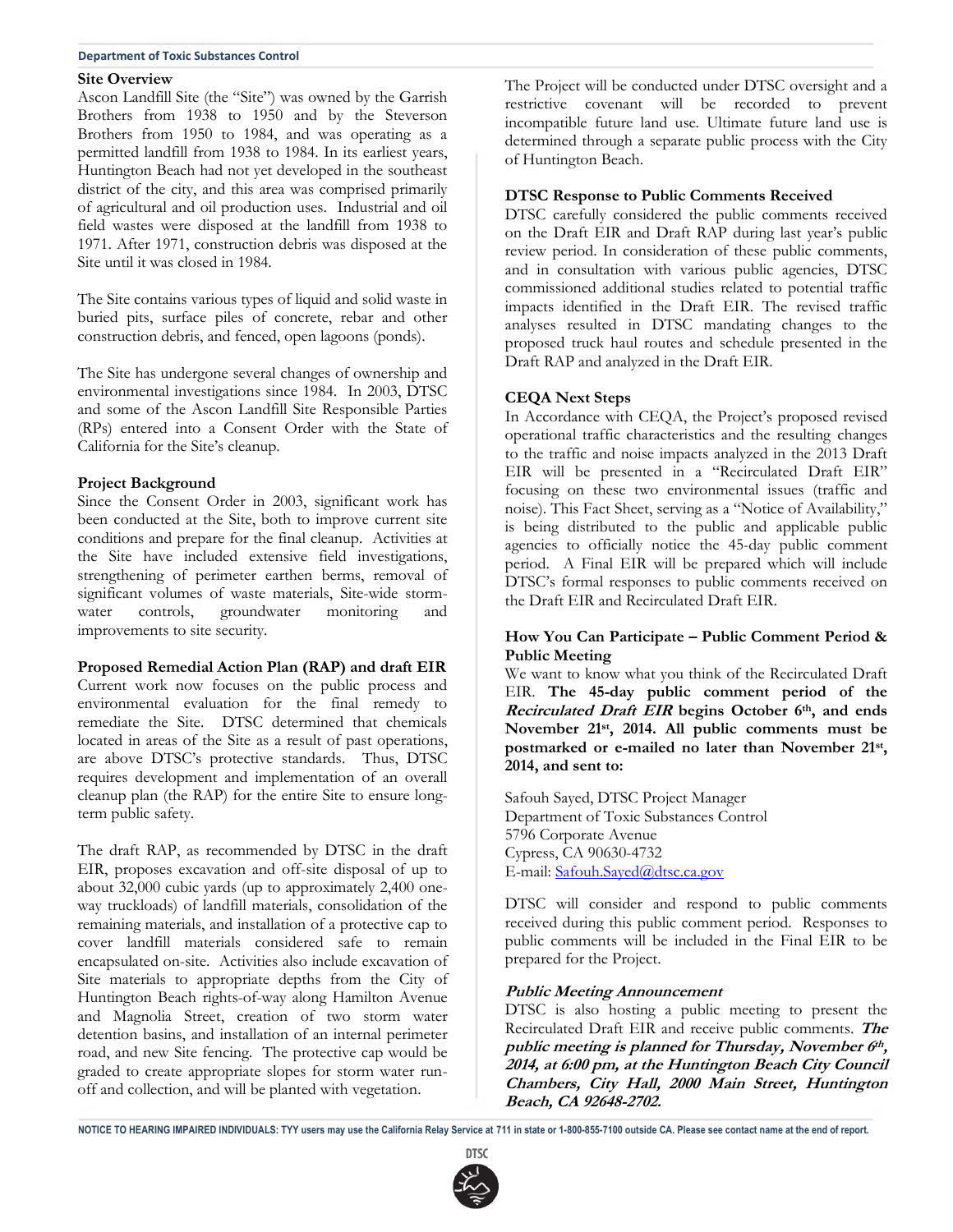#### **Department of Toxic Substances Control**

Please join us to learn more about this Project's important milestone in your community.

#### **Information Repository Locations**

Project documents including the draft RAP and Recirculated Draft EIR are available for public review at the following Information Repositories:

Huntington Beach Central Library 7111 Talbert Avenue Huntington Beach, CA 92648-1232 (714) 842-4481 Monday – 1pm to 9pm Tue, Wed, Thurs – 9am to 9pm Fri, Sat – 9am to 5pm Sunday – Closed

Banning Branch Library 9281 Banning Avenue Huntington Beach, CA 92646-8302 (714) 375-5005 Wed, Thurs – 10am to 7pm Fri, Sat – 9am to 5pm Sun, Mon, Tues – Closed

Department of Toxic Substances Control 5796 Corporate Avenue Cypress, CA 90630-4732 (714) 484-5337 Mon – Fri 8am – 5pm Please contact Ms. Julie Johnson at the above number to make an appointment.

#### **Additional Information Sources**

Site documents are also available for electronic review on DTSC's EnviroStor website at [www.EnviroStor.dtsc.ca.gov.](http://www.envirostor.dtsc.ca.gov/) Enter "Huntington Beach" as the City and select "Ascon Landfill Site" in the list of projects within the scroll-down menu. Then, click on "Ascon Landfill Site" again on the map (pop-up window). Then, click on the "Community Involvement" tab for a list of the documents available for review. **If you would like DTSC to notify you via e-mail when new EnviroStor documents, such as workplans and reports, are available online for this site, please click on the "Sign Up for E-mail Alerts" link to the right of the site name, and complete the sign up form.**

Documents made available to the public by DTSC can be made available in an alternate format (i.e., Braille, large print, etc.) or in another language as appropriate, in accordance with State and Federal law. Please contact Stacey Lear, DTSC Public Participation Specialist, for assistance with alternative formats.

#### **Whom to Contact at DTSC for Information**

If you have any questions about the Ascon Landfill Site Project, draft RAP, Recirculated Draft EIR or other related Project activities, please contact the following DTSC staff:

Safouh Sayed, DTSC Project Manager Department of Toxic Substances Control 5796 Corporate Avenue Cypress, CA 90630-4732 E-mail[: Safouh.Sayed@dtsc.ca.gov](mailto:Safouh.Sayed@dtsc.ca.gov) (714) 484-5478

Stacey Lear, DTSC Public Participation Specialist 5796 Corporate Avenue Cypress, CA 90630-4732 E-mail[: Stacey.Lear@dtsc.ca.gov](mailto:Stacey.Lear@dtsc.ca.gov) (714) 484-5354

#### **Next Steps**

Upon DTSC approval of the RAP and EIR, field work could begin as early as 2016.

#### **Media Inquiries**

Sandy Nax, Public Information Officer Department of Toxic Substances Control P.O. Box 806 Sacramento, CA 95812-0806 (916) 327-6114 E-mail[: Sandy.Nax@dtsc.ca.gov](mailto:Sandy.Nax@dtsc.ca.gov)

*For more information about the Ascon Landfill site visit [www.EnviroStor.dtsc.ca.gov,](http://www.envirostor.dtsc.ca.gov/) or [www.ascon-hb.com.](http://www.ascon-hb.com/) For more information about our department, please visit our website at [www.dtsc.ca.gov.](http://www.dtsc.ca.gov/)*

#### **Notice to Hearing Impaired Individuals**

TDD users can use the California Relay Service at 1-888-877-5378 to reach Stacey Lear, DTSC Public Participation Specialist (714) 484-5354 or toll-free 1-866-495-5651.